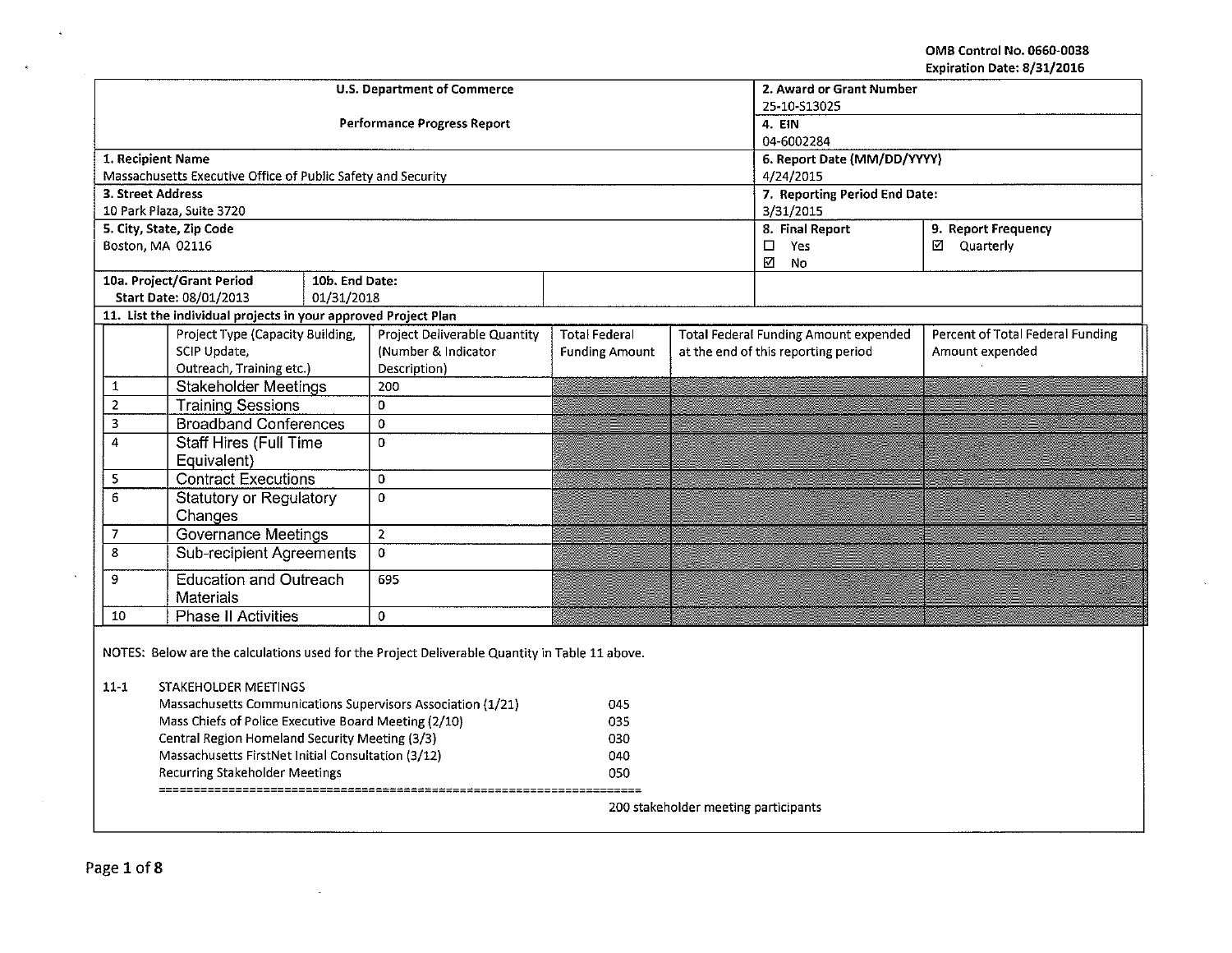| $11 - 7$ | <b>GOVERNANCE MEETINGS</b>                                          |                                                  |
|----------|---------------------------------------------------------------------|--------------------------------------------------|
|          | Massachusetts FirstNet Advisory Board Meeting, (2/4)                |                                                  |
|          | MFAB participation in Initial Consultation, (3/12)                  |                                                  |
|          |                                                                     | 2 governance meetings                            |
| $11-9$   | EDUCATION AND OUTREACH MATERIALS                                    |                                                  |
|          | Mass.gov/psbo web site visits (estimated based on 2,575 page views) | 500                                              |
|          | "FirstNet by the Numbers" handed out (approximate)                  | 110                                              |
|          | "FirstNet and LMR" handed out (approximate)                         | 050                                              |
|          | "FirstNet and Law Enforcement" handed out (approximate)             | 035                                              |
|          |                                                                     | 695 education and outreach materials distributed |

11a. Describe your progress meeting each major activity/milestone approved in the Baseline Report for this project; any challenges or obstacles encountered and mitigation strategies you have employed; planned major activities for the next quarter; and any additional project milestones or information.

PSBO Activities: During this quarter, the Commonwealth Public Safety Broadband Office (PSBO) continued to manage the day to day activities of the SUGP grant. Recurring PSBO activities include communications with stakeholders and first responders, planning and implementing SLIGP activities, managing content on the PSBO web site, participating in related meetings and councils, and grant reporting. The Massachusetts SPOC and Project Director (MA Alternate SPOC) also continued to participate on FirstNet organized webinars for SPOC and PSAC members and on Region 1 Conference Calls. Additionally, the PSBO continues to leverage an EOPSS technology asset called BrightWork on the MS SharePoint platform to maintain a project management portal for the Commonwealth's SUGP activities. This portal was upgraded during this quarter.

Website Updates: The PSBO continued to update the mass.gov/psbo web site with 15 news and update articles from sources like FirstNet, FEMA, US DOC, NASCIO, Police Chief Magazine, and original content from the Massachusetts PSBO. The web site also provides up to date links to Federal partners, broadband resources, calendar of events, frequently asked questions, and other content relevant to the implementation of the NPSBN. Among the new items to the web site this quarter includes blog postings from FirstNet and the presentations used by the PSBO for the Massachusetts FirstNet Initial Consultation. The web site is part of the PSBO's overall outreach strategy for reaching and continuing to communicate with stakeholders throughout the Commonwealth. There was a conservative estimate of 500 visits to mass.gov/psbo (based on a Google Analytics report of 2,575 total page views during the quarter). The web site is accessible at http://mass.gov/psbo.

Contact lists: The PSBO continued to maintain a comprehensive contact list, including chiefs of police, chiefs of fire, emergency managers, EMS directors, chiefs of public and private college and university police, county Sheriffs, PSAP supervisors, and interested parties requesting to be included in PSBO communications lists. Major updates to the contact list were coordinated with the Fire Chiefs Association of Massachusetts (FCAM) and the Massachusetts Chiefs of Police Association (MassChiefs). This updated chief contact information is being used to refresh the information provided by DHS OEC and used as part of the OEC Coverage Workshop on September 4, 2014.

User Surveys: To support Phase 1 data needs and expected consultation topics, the PSBO crafted an end user survey to solicit information from first responder and public safety agencies throughout the Commonwealth. Where possible, the survey borrowed language and response options from the DHS OEC Mobile Data Survey Tool. The Massachusetts PSBO survey was tailored for each responding department, with relevant information already completed where available. The survey was intended to confirm the leadership of the public safety organization, obtain a contact for future information requests, and solicit information about the organization's size, financial structure, fleet, current wireless coverage, current wireless devices, allowed use of personal data devices, and wireless data needs. lt also served as an input mechanism for the Initial Consultation meeting by allowing agencies to convey their most pressing questions, requests, or concerns about the NPSBN.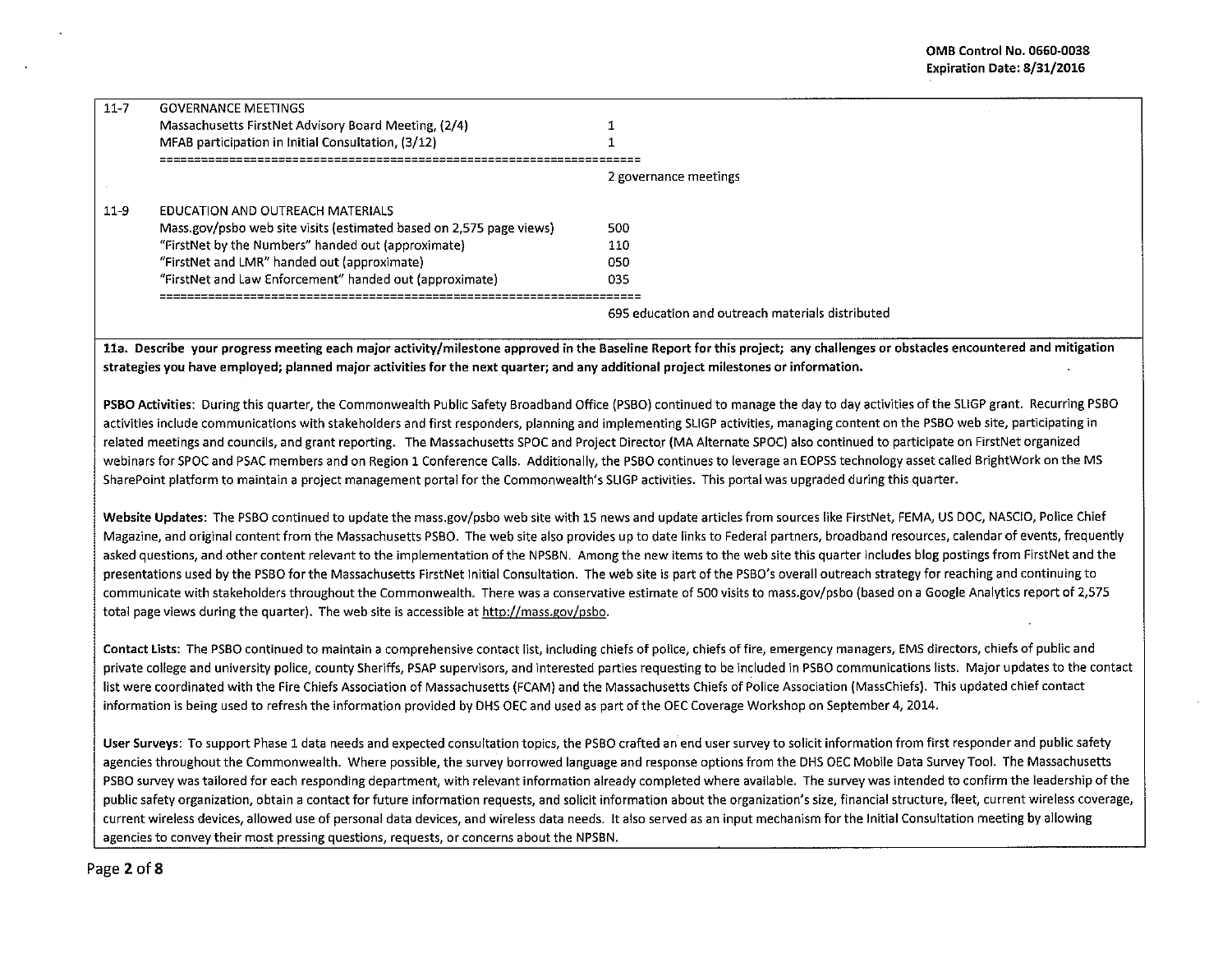The survey was released by email in January 2015. Each local police department, fire department, and EMS provider received a customized survey by email to be completed and emailed back to the PSBO for inclusion in a master survey response repository. 261 responses were received from 109 fire departments, 132 municipal law enforcement agencies, and 20 EMS providers. Initial findings from the survey were presented as part of the Initial Consultation with FirstNet on March 12. Additionally, information submitted by end user agencies will be included as appropriate in any Phase 2 data collection activities.

**Initial Consultation:** During this quarter, the PSBO worked with FirstNet to prepare for and host the Massachusetts FirstNet Initial Consultation Meeting. The meeting was held on Thursday, March 12, 2015, at Bentley University in Waltham, MA. The PSBO participated on weekly planning calls with FirstNet beginning in January and ending with a pre-meeting planning session on March 11 at Bentley University. The Initial Consultation Meeting covered the following agenda:

- Welcoming Remarks
- FirstNet Update and Consultation Process {FirstNet)
- State Update (Undersecretary Curtis Wood)
- Panel Discussion: Boston Marathon and Wireless Data Needs (Superintendent Peter Clifford, BFD; Deputy Superintendent John Daley, BPD; Chief James Hooley, Boston. EMS; Major Dermot Quinn, MA Fusion Center; Undersecretary Kurt Schwartz, EOPSS; and Undersecretary Curtis Wood, EOPSS)
- User Discussion (FirstNet)
- Coverage Discussion {FirstNet)

In preparing for the Initial Consultation, the PSBO met individually with members of the panel to discuss the annual planning for the Boston Marathon and the events that occurred following the 2013 Boston Marathon bombings. A Case Study was documented covering four use cases and eight discrete topics:

- Use Case 1: Preparing for the Annual Boston Marathon
- Use Case 2: Responding to the Mass Casualty Incident
	- o Topic 1: Managing the MCI on the Scene
	- o Topic 2: Managing Surge Volume at Hospitals
	- o Topic 3: Identifying Victims and Reuniting Families
	- o Topic 4: Conducting Bomb Disposal Investigations
- Use Case 3: Conducting the Investigation
	- o Topic 5: Managing Volumes of Digital Assets
	- o Topic 6: Managing Competing Command Needs
- Use Case 4: Managing the Multijurisdictional Manhunt
	- o Topic 7: "Shelter in Place" and Door to Door Search
	- o Topic 8: Establishing Situational Awareness

Additionally in discussions with the participants in the Boston Marathon planning, the PSBO identified 73 potential needs for inclusion in the implementation ofthe NPSBN. The meeting was attended by around 40 representatives of Massachusetts public safety and first response.

**Regional Cooperation:** In addition to participation on Region 1 planning calls, the PSBO invited members of Region 1 and the State of New York to attend the Massachusetts FirstNet Initial Consultation. Representatives of Maine, Vermont, and New Hampshire attended the meeting. Additionally, the PSBO has fielded questions and provided technical

Page 3 of 8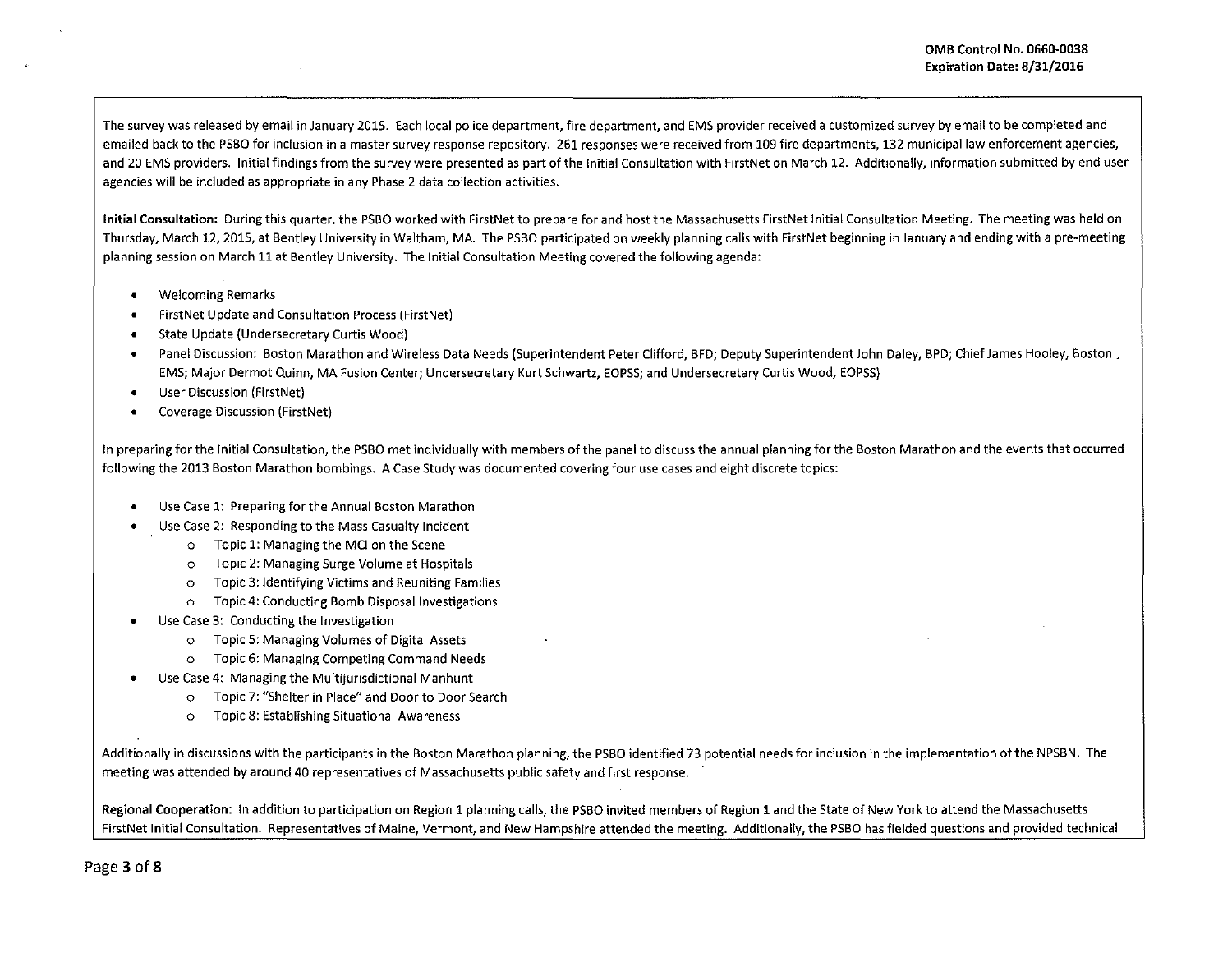support to other state's outreach and planning efforts, including responding to multiple email inquiries and a call with the new project manager for Vermont on March 26.

Transition Planning: The Commonwealth had a change in administration in January. To support the smooth transition to the new administration, the PSBO prepared a Transition Report and supported transition requests.

FirstNet Stakeholder Group Information Sessions: During this quarter, the PSBO continued its planned, targeted FirstNet Stakeholder Group Information Sessions. This new FirstNet update approach entails conducting tailored 30-45 minutes presentations with question and answers at recurring stakeholder meetings. These stakeholder group presentations were conducted at the Massachusetts Communications Supervisors Association on January 21, the Massachusetts Chiefs of Police Executive Board Meeting on February 10, and the Central Region Homeland Security Meeting on March 3. Additional presentations will be scheduled and conducted with state and regional police, fire, EMS, and others. A copy of the short presentation used for these meetings can be found on the PSBO website under "Broadband Resources."

Participation in Recurring Stakeholder Meetings: PSBO staff continue to participate in recurring meetings of the Greater Boston Police Council, the Statewide Interoperability Executive Committee, the State 911 Commission, the Barnstable County 700 Mhz Subcommittee, OpenCape (a state STOP recipient), Massachusetts Broadband Institute (MBI) (a state BTOP recipient), and the UASI region network group (PSNet). This participation includes short updates and fielding NPSBN questions from stakeholders. These meetings included approximately 50 NPSBN stakeholders in total.

Governance: Periodic planning meetings were conducted involving the Massachusetts SPOC, the Project Director, and members of the PSBO. During this quarter, the SPOC convened the first meeting of the Massachusetts FirstNet Advisory Board (MFAB). Plans for the new governance body are detailed in the Governance Plan submitted by the Commonwealth to FirstNet in response to FirstNet's Initial Consultation Checklist. The seventeen member Board includes state and local representation across law enforcement, fire services, emergency medical services, emergency management, transportation and public works, budget, technology, and communications. The MFAB meet regularly to address information requests, issues, and required input into the Massachusetts RAN design process and other FirstNet activities. The new governance body will advise the Commonwealth on participation with FirstNet during consultation and on other NPSBN and SLIGP matters. Members or member designees to the MFAB were invited and attended the Massachusetts FirstNet Initial Consultation meeting on March 12.

Tribal Outreach: The Project Director has also periodically reached out to Robert Hendricks, representative of the Mashpee Wampanoag Tribe, and Brett Stearns, representative of the Wampanoag of Gay Head Tribe, to keep them up to date with FirstNet developments. Both tribal representatives were invited to participate in the March 12 Initial Consultation Meeting with FirstNet, and Robert Hendricks ofthe Mashpee WampanoagTribe was in attendance.

11b. If the project team anticipates requesting any changes to the approved Baseline Report in the next quarter, describe those below. Note that any substantive changes to the Baseline Report must be approved by the Department of Commerce before implementation.

The Commonwealth PSBO Leadership team worked with FPO Yuki Miyamoto on approaches to dose the current gap in state match. The programmatic changes agreed upon on February 6 include the reporting of additional state employee time as state match contributions. Additionally, one of the contracts originally paid with Federal SLIGP funds is being moved to a state account and will be reported as state match. Additionally, the PSBO plans to submit a revised budget for the extended duration of the SLIGP grant. The revised budget will lay out how the Commonwealth will meet its state match obligations under the grant.

llc. Provide any other information that would be useful to NTIA as it assesses this project's progress.

The project continues to be well ahead of target through this quarter for the important project goals of "Stakeholder Meetings" and "Education and Outreach Materials". The project made the significant step of establishing and convening a new, formal advisory board to support the Commonwealth's participation in FirstNet consultation.

Page 4 of 8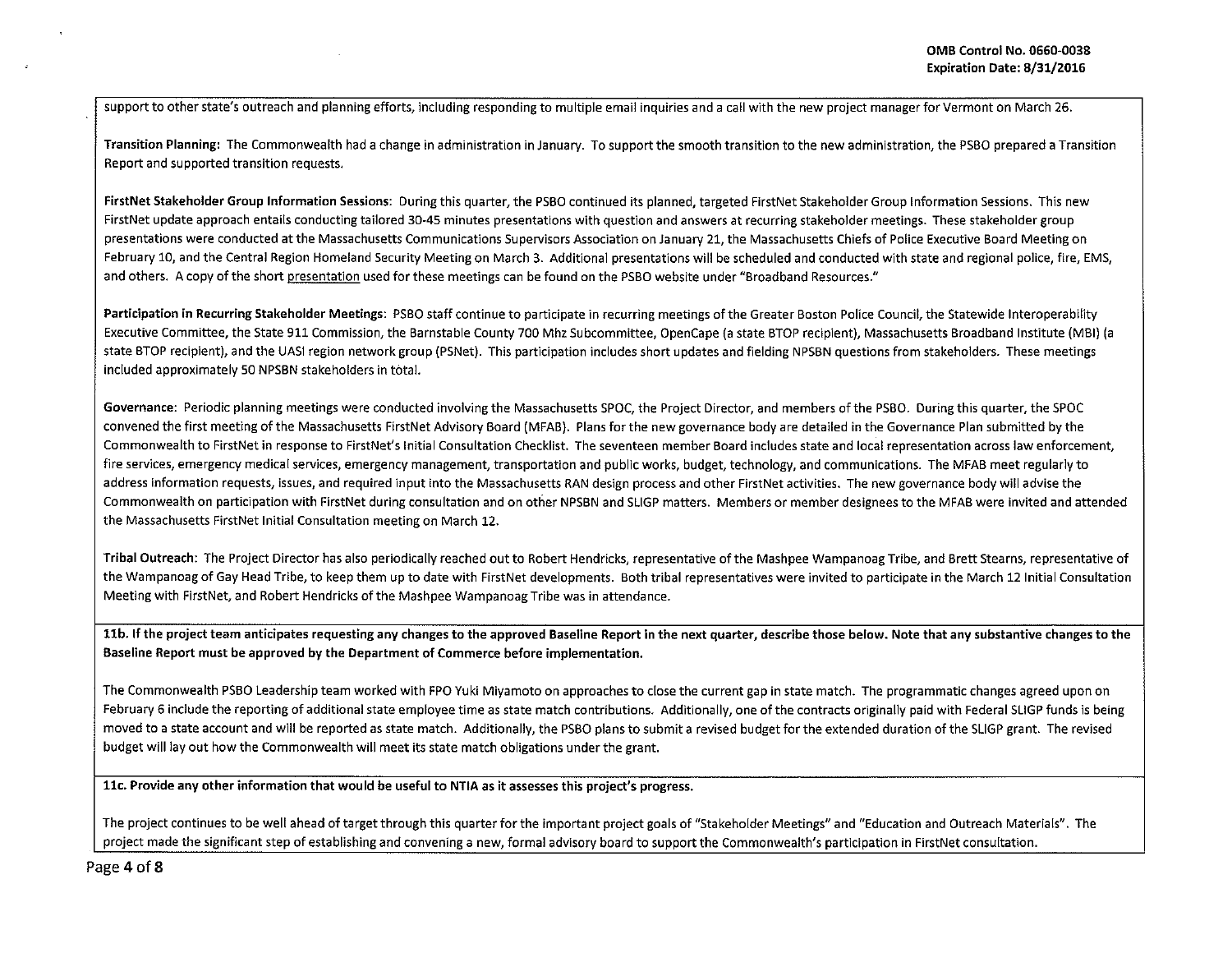lld. Describe any success stories or best practices you have identified. Please be as specific as possible.

As shared with the NTIA team during the September NTIA SLIGP site visit, the PSBO has identified the following best practices, success stories, or lessons learned in regard to SLIGPfunded activities:

- 1. FirstNet Involvement in regional outreach meetings
- 2. Participation in existing recurring stakeholder meetings
- 3. Conducting outreach on a regional basis
- 4. Participation preferences for morning sessions (going forward)
- 5. Combating misconceptions about FirstNet
- 6. Addressing up-front the impact on T-Band (BAPERN)
- 7. Maintaining a comprehensive contact list
- 8. Multiple notification approach and lead time needed to improve attendance
- 9. Personalizing emails improves response
- 10. Decision to identify the Massachusetts FirstNet Advisory Board (MFAB) as a critical component of FirstNet governance in Massachusetts
- 11. Phone calls to confirm participation on MFAB
- 12. Levering high level relationships with key stakeholders
- 13. Having credibility on sources of outreach (we've been there before)

## 12. Personnel

12a. If the project is not fully staffed, describe how any lack of staffing may impact the project's time line and when the project will be fully staffed.

Contracts have been executed for the core project staff. Additional contracts will be executed for data collection coordination, SCIP plan updating, legal review, and Phase 2 consulting when needed by the project.

## 12b. Staffing Table

| Job Title<br>FTE %                             |     | Project(s) Assigned                                                                               | Change                    |  |  |  |  |
|------------------------------------------------|-----|---------------------------------------------------------------------------------------------------|---------------------------|--|--|--|--|
| Undersecretary of EOPSS                        | 20% | SLIGP executive oversight                                                                         | Increased from 10% to 20% |  |  |  |  |
| Deputy Director State 911 Department           | 10% | Stakeholder liaison for emergency dispatch                                                        | No change.                |  |  |  |  |
| State Police Radio Engineer                    | 10% | Statewide radio area network subject matter expert; needs analysis                                | No change.                |  |  |  |  |
| Acting Commissioner of DCJIS                   | 10% | Stakeholder liaison for criminal justice; subject matter expert for criminal justice needs        | No change.                |  |  |  |  |
| <b>EOPSS Special Projects, Project Manager</b> | 10% | Setup of PSBO office logistics, coordination of EOPSS resources, managing SharePoint<br>resources | Newly added.              |  |  |  |  |
| Compliance and Data Coordinator (OGR)          | 15% | Grant management, program reporting, site visits, data collection and program close out.          | No change.                |  |  |  |  |
| Director HS Division (OGR)                     | 5%  | <b>Grant Administrative Management</b>                                                            | No change.                |  |  |  |  |
| <b>Budget Director (OGR)</b>                   | 7%  | Grant set-up, Accounting and Reconciliation, Fiscal Monitoring, Financial Reporting and           | No change.                |  |  |  |  |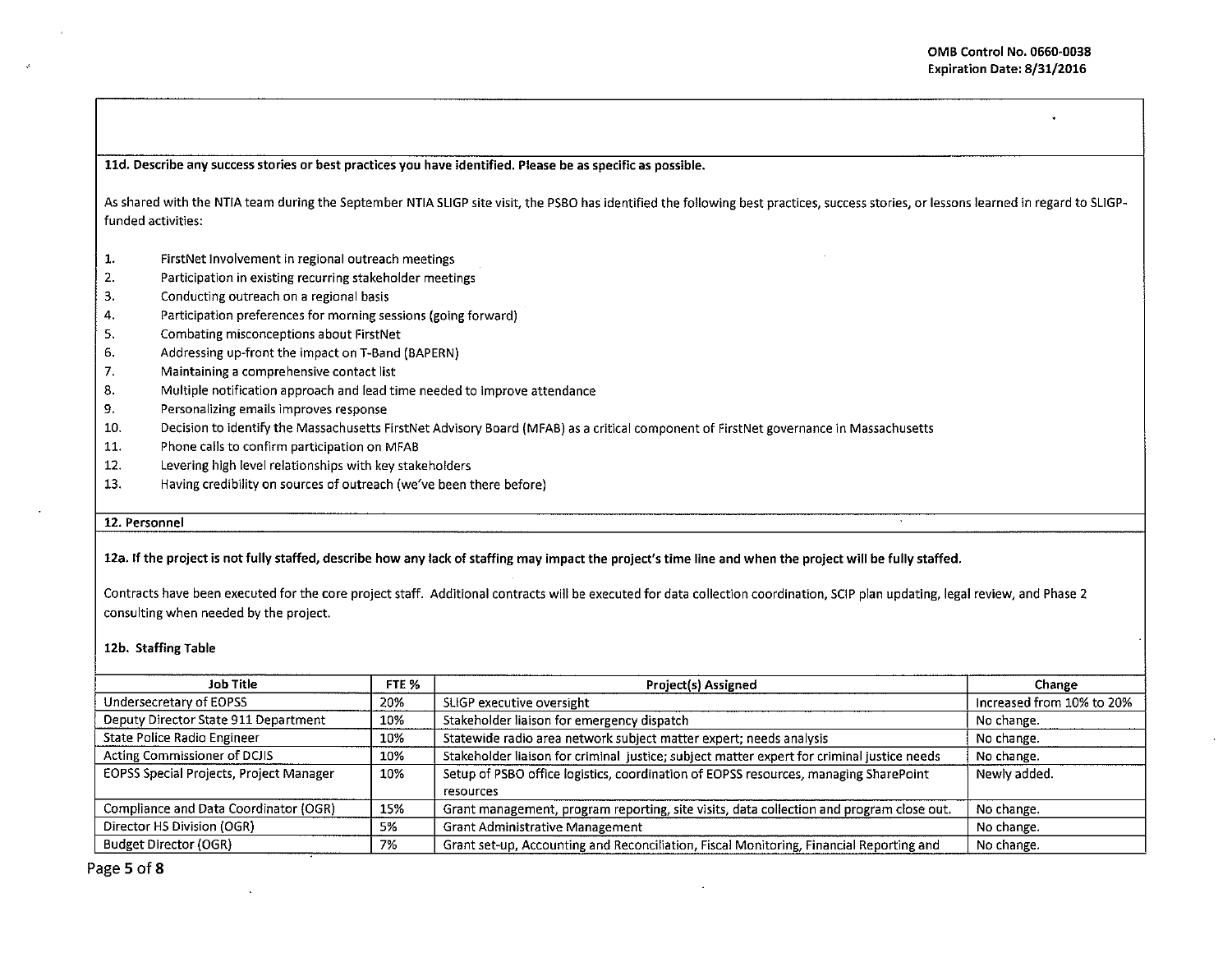$\mathbf{r}$ 

| Fiscal Close Out                                    |                                                                                                                                       |                          |                                     |                               |                   |            |                                            |                                                 |                        |  |  |
|-----------------------------------------------------|---------------------------------------------------------------------------------------------------------------------------------------|--------------------------|-------------------------------------|-------------------------------|-------------------|------------|--------------------------------------------|-------------------------------------------------|------------------------|--|--|
| Fiscal Management and Audit Support<br>5%           |                                                                                                                                       |                          | Fiscal Management and Audit Support | No change.                    |                   |            |                                            |                                                 |                        |  |  |
|                                                     |                                                                                                                                       |                          |                                     |                               |                   |            |                                            |                                                 |                        |  |  |
|                                                     |                                                                                                                                       |                          |                                     |                               |                   |            |                                            |                                                 |                        |  |  |
| Add Row<br>Remove Row                               |                                                                                                                                       |                          |                                     |                               |                   |            |                                            |                                                 |                        |  |  |
| 13. Subcontracts (Vendors and/or Subrecipients) N/A |                                                                                                                                       |                          |                                     |                               |                   |            |                                            |                                                 |                        |  |  |
|                                                     | 13a. Subcontracts Table - Include all subcontractors. The totals from this table must equal the "Subcontracts Total" in Question 14f. |                          |                                     |                               |                   |            |                                            |                                                 |                        |  |  |
| Name                                                | Subcontract Purpose                                                                                                                   | Type<br>(Vendor/Subrec.) | RFP/RFQ<br>Issued<br>(Y/N)          | Contract<br>Execute<br>d(Y/N) | <b>Start Date</b> | End Date   | <b>Total Federal</b><br>Funds<br>Allocated | <b>Total Matching</b><br><b>Funds Allocated</b> | Project and % Assigned |  |  |
| McInnis<br>Consulting<br>Services                   | Project Director Staff<br>Augmentation                                                                                                | Vendor                   | $N/A$ *                             | Y                             | 10/1/13           | 7/31/2016  | \$231,000                                  |                                                 |                        |  |  |
| The<br>Innovations<br>Group, Inc.                   | <b>Broadband Subject</b><br>Matter Expert Staff<br>Augmentation                                                                       | Vendor                   | $N/A$ *                             | Y                             | 10/1/13           | 7/31/2016  | \$480,000                                  |                                                 |                        |  |  |
| <b>SWBailey</b><br>Consulting LLC                   | <b>Project Manager Staff</b><br>Augmentation                                                                                          | Vendor                   | $N/A$ *                             | Y                             | 11/18/13          | 7/31/2016  | \$300,000                                  |                                                 |                        |  |  |
| SWBailey<br>Consulting LLC                          | <b>Education and</b><br>Outreach Coordinator<br><b>Staff Augmentation</b>                                                             | Vendor                   | $N/A$ *                             | Y.                            | 11/18/13          | 7/31/2016  | \$225,000                                  |                                                 |                        |  |  |
| <b>TBD</b>                                          | Data Collection<br>Coordinator Staff<br>Augmentation                                                                                  | Vendor                   | N                                   | N                             | <b>TBD</b>        | <b>TBD</b> | \$65,000                                   |                                                 | a Carl Britain         |  |  |
| <b>TBD</b>                                          | Data Collection Staff<br>Augmentation                                                                                                 | Vendor                   | N                                   | N                             | TBD               | <b>TBD</b> | \$100,000                                  |                                                 |                        |  |  |
| <b>TBD</b>                                          | Consultant for<br>Integration of<br>Broadband into SCIP<br>Plan                                                                       | Vendor                   | N                                   | N                             | <b>TBD</b>        | <b>TBD</b> |                                            | \$343,750                                       |                        |  |  |
| <b>TBD</b>                                          | Legal and Policy<br>Services                                                                                                          | Vendor                   | N                                   | N                             | <b>TBD</b>        | <b>TBD</b> | \$156,000                                  |                                                 |                        |  |  |
| <b>TBD</b>                                          | Phase 2 Subject<br><b>Matter Consulting</b>                                                                                           | Vendor                   | N                                   | N                             | <b>TBD</b>        | TBD        | \$165,730                                  | \$72,280                                        |                        |  |  |
| SWBailey<br><b>Consulting LLC</b>                   | Project and<br>Collaboration Web<br>Site and Admin                                                                                    | Vendor                   | $N/A$ *                             | Y                             | 11/18/13          | 7/31/2016  | \$54,000                                   |                                                 |                        |  |  |

Page 6 of 8

 $\mathbf{x}$ 

 $\mathcal{R}^{\text{c}}$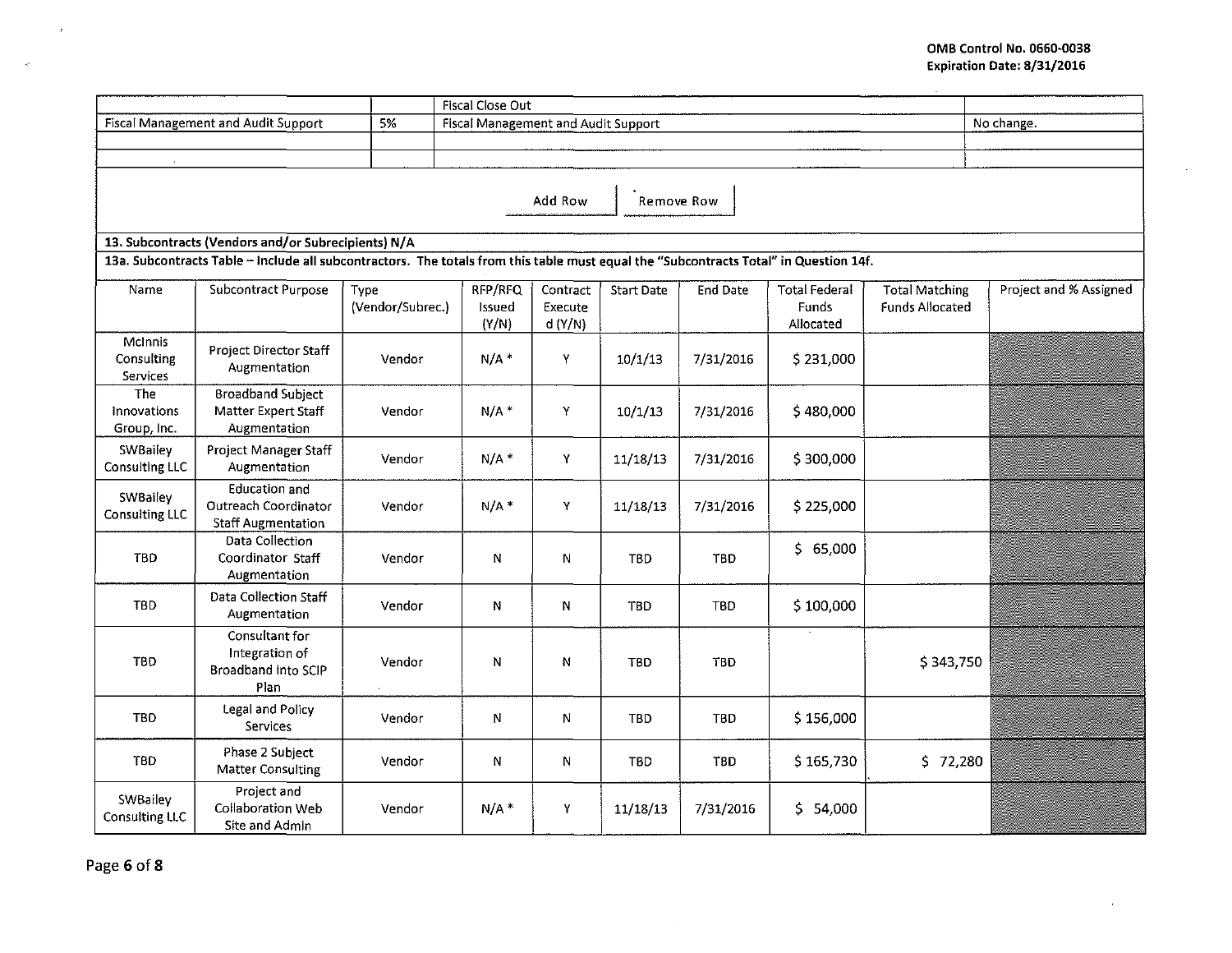$\mathcal{L}^{\text{max}}_{\text{max}}$ 

 $\sim 10^{11}$  km  $^{-1}$ 

|                                                                                                                                                                                                                     |                                     |                                       | Add Row             | Remove Row                                                                                                                                                                           |                                                |                          |  |  |  |  |
|---------------------------------------------------------------------------------------------------------------------------------------------------------------------------------------------------------------------|-------------------------------------|---------------------------------------|---------------------|--------------------------------------------------------------------------------------------------------------------------------------------------------------------------------------|------------------------------------------------|--------------------------|--|--|--|--|
| NOTE 1: Subcontracts awarded through existing Commonwealth statewide staffing contracts.                                                                                                                            |                                     |                                       |                     |                                                                                                                                                                                      |                                                |                          |  |  |  |  |
| NOTE 2: Three subcontracts executed with SWBailey Consulting LLC through a consolidated scope of work for project management, education and outreach, and project and<br>collaboration web site and administration. |                                     |                                       |                     |                                                                                                                                                                                      |                                                |                          |  |  |  |  |
| NOTE 3 The Innovations Group, Inc. subcontract will be moved from Federal to State match during Quarter 8. Changes will be reflected in the next NTIA quarterly report.                                             |                                     |                                       |                     |                                                                                                                                                                                      |                                                |                          |  |  |  |  |
| 13b. Describe any challenges encountered with vendors and/or subrecipients.                                                                                                                                         |                                     |                                       |                     |                                                                                                                                                                                      |                                                |                          |  |  |  |  |
| None.                                                                                                                                                                                                               |                                     |                                       |                     |                                                                                                                                                                                      |                                                |                          |  |  |  |  |
| 14. Budget Worksheet                                                                                                                                                                                                |                                     |                                       |                     |                                                                                                                                                                                      |                                                |                          |  |  |  |  |
|                                                                                                                                                                                                                     |                                     |                                       |                     |                                                                                                                                                                                      |                                                |                          |  |  |  |  |
| Columns 2, 3 and 4 must match your current project budget for the entire award, which is the SF-424A on file.<br>Only list matching funds that the Department of Commerce has already approved.                     |                                     |                                       |                     |                                                                                                                                                                                      |                                                |                          |  |  |  |  |
| Project Budget Element (1)                                                                                                                                                                                          | <b>Federal Funds</b><br>Awarded (2) | <b>Approved Matching</b><br>Funds (3) | Total Budget (4)    | Federal Funds Expended (5)                                                                                                                                                           | <b>Approved Matching</b><br>Funds Expended (6) | Total Funds Expended (7) |  |  |  |  |
| a. Personnel Salaries                                                                                                                                                                                               | \$107,658.00                        | \$124,500.00                          | \$232,158.00        | \$36,112.73                                                                                                                                                                          | \$77,779.07                                    | \$113,891.80             |  |  |  |  |
| b. Personnel Fringe Benefits                                                                                                                                                                                        | \$29,359.00                         |                                       | \$29,359.00         | \$9,630.63                                                                                                                                                                           |                                                | \$9,630.63               |  |  |  |  |
| c. Travel                                                                                                                                                                                                           | \$41,250.00                         |                                       | \$41,250.00         | \$4,712.99                                                                                                                                                                           |                                                | 54,712.99                |  |  |  |  |
| d. Equipment                                                                                                                                                                                                        |                                     |                                       |                     |                                                                                                                                                                                      |                                                | \$-                      |  |  |  |  |
| e. Materials/Supplies                                                                                                                                                                                               |                                     |                                       |                     |                                                                                                                                                                                      |                                                | Ś-                       |  |  |  |  |
| f. Subcontracts Total                                                                                                                                                                                               | \$1,776,730.00                      | \$416,030.00                          | \$2,192,760.00      | \$630,739.82                                                                                                                                                                         |                                                | \$630,739.82             |  |  |  |  |
| g. Other                                                                                                                                                                                                            | \$60,000.00                         |                                       | \$60,000.00         | \$6,704.31                                                                                                                                                                           |                                                | 56,704.31                |  |  |  |  |
| h. Indirect Charges                                                                                                                                                                                                 | \$147,123.00                        |                                       | \$147,123.00        | \$60,217.82                                                                                                                                                                          |                                                | \$60,217.82              |  |  |  |  |
| i. Total Costs                                                                                                                                                                                                      | \$2,162,120.00                      | \$540,530.00                          | \$2,702,650.00      | \$748,118.30                                                                                                                                                                         | \$77,779.07                                    | \$825,897.37             |  |  |  |  |
| j. % of Total                                                                                                                                                                                                       | 80%                                 | 20%                                   | 100%                | 91%                                                                                                                                                                                  | 9%                                             | 100%                     |  |  |  |  |
|                                                                                                                                                                                                                     |                                     |                                       |                     | 15. Certification: I certify to the best of my knowledge and belief that this report is correct and complete for performance of activities for the purpose(s) set forth in the award |                                                |                          |  |  |  |  |
| documents.                                                                                                                                                                                                          |                                     |                                       |                     |                                                                                                                                                                                      |                                                |                          |  |  |  |  |
| 16a. Typed or printed name and title of Authorized Certifying Official                                                                                                                                              |                                     |                                       |                     | 16c. Telephone (area code, number, and extension)-                                                                                                                                   |                                                |                          |  |  |  |  |
| Jeffrey Brownell, Compliance and Data Coordinator                                                                                                                                                                   |                                     |                                       |                     | 617.725.3325                                                                                                                                                                         |                                                |                          |  |  |  |  |
|                                                                                                                                                                                                                     |                                     |                                       | 16d. Email Address- |                                                                                                                                                                                      |                                                |                          |  |  |  |  |
|                                                                                                                                                                                                                     |                                     |                                       |                     | Jeffrey.brownell@state.ma.us                                                                                                                                                         |                                                |                          |  |  |  |  |

 $\mathcal{L}^{\text{max}}_{\text{max}}$ 

 $\mathcal{L}(\mathcal{A})$  and  $\mathcal{L}(\mathcal{A})$  and  $\mathcal{L}(\mathcal{A})$  are  $\mathcal{L}(\mathcal{A})$  .

 $\mathcal{P}^{\mathbb{C}}$ 

 $\langle \hat{z} \rangle$